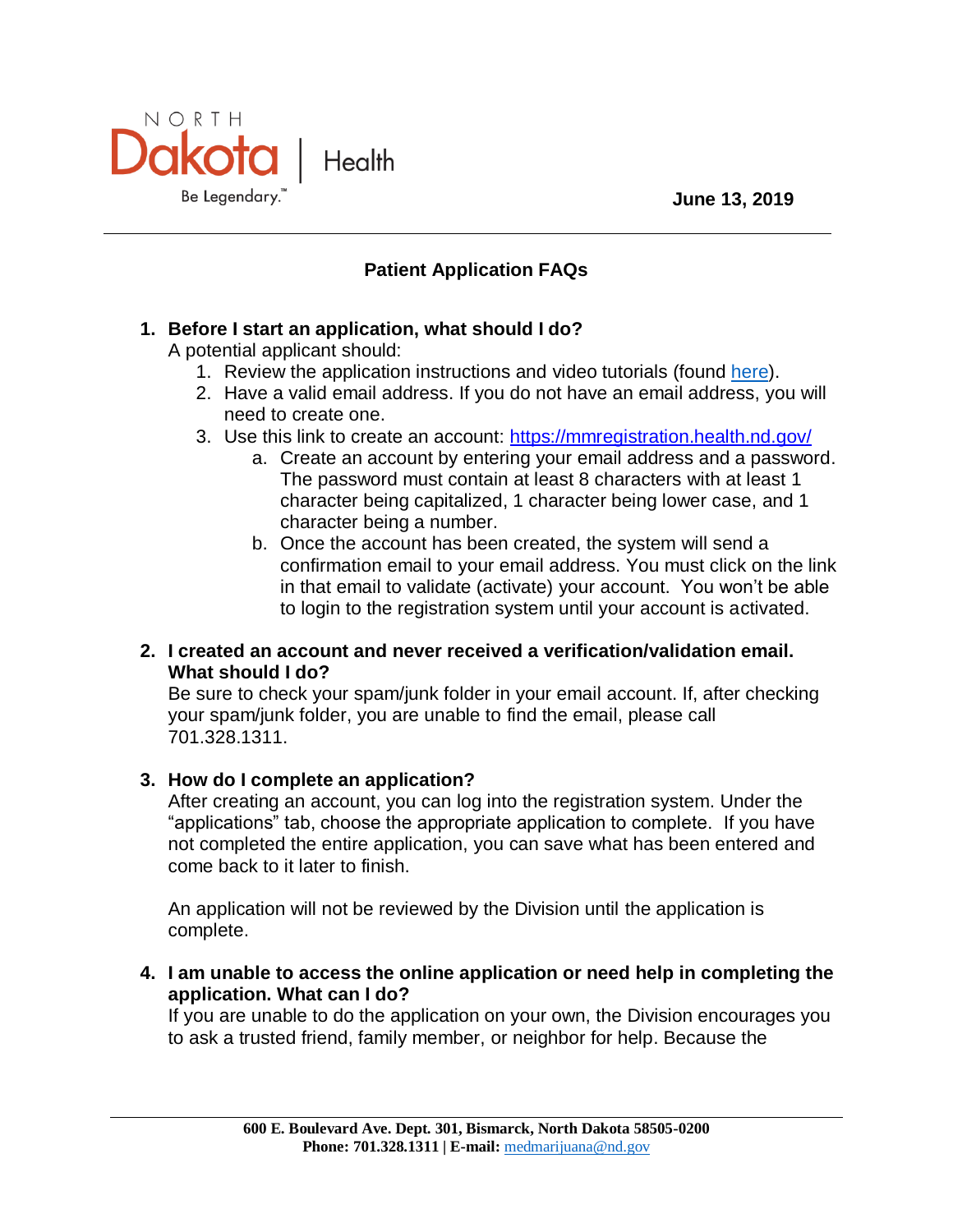application is online, the individual helping you could even be in another city or state.

- **5. I submitted my application and realized I had an error that needs to be corrected. How can I make a correction to a submitted application?** Once an application has been submitted, you will need to contact the Division of Medical Marijuana by email at [medmarijuana@nd.gov](mailto:medmarijuana@nd.gov) or phone at 701.328.1311 to have them correct any information.
- **6. Can I submit an application without my health care provider's name or email address?** No. You must enter your health care provider's name and email address. Your application will not be complete without it.
- **7. I am a veteran and receive my health care through a federal VA facility. What do I do?** On the patient application, you will be asked to answer one or two questions about veteran status. Based on your answers, you may qualify for an alternative written certification process. Division staff will be notified by the registration system if you potentially qualify and will make contact with you to further discuss.
- **8. I submitted an application and am wondering what the status of my application is. How do I review my status?**

You can log into your account any time to review the status of your application. For a guide to the different statuses, click [here.](http://www.ndhealth.gov/mm/PDF/Patients/Application_Statuses.pdf)

**9. Have the photos submitted by applicants been considered sufficient?**  Not in all cases. The photo uploaded on your application is what will go on the ID card should your application be approved. A photo submitted that does not meet the requirements will slow down the review and approval process.

Some common reasons that photos have been rejected include:

- 1. Photo is blurry.
- 2. Photo is a snippet from a state issued ID (these generally have images across the face).
- 3. A filter (such as with Snapchat) is used.
- 4. Photo is tilted and not straight on (i.e. the camera or phone was turned to the side).
- 5. Applicant is wearing sunglasses.
- 6. Applicant is looking down (cannot see eyes).
- 7. Photo is too dark.
- 8. Photo is too light and washed out.
- 9. Photo is cut off or cropped too much.

### **10.My current health care provider has informed me they will not complete a written certification. Now what should I do?**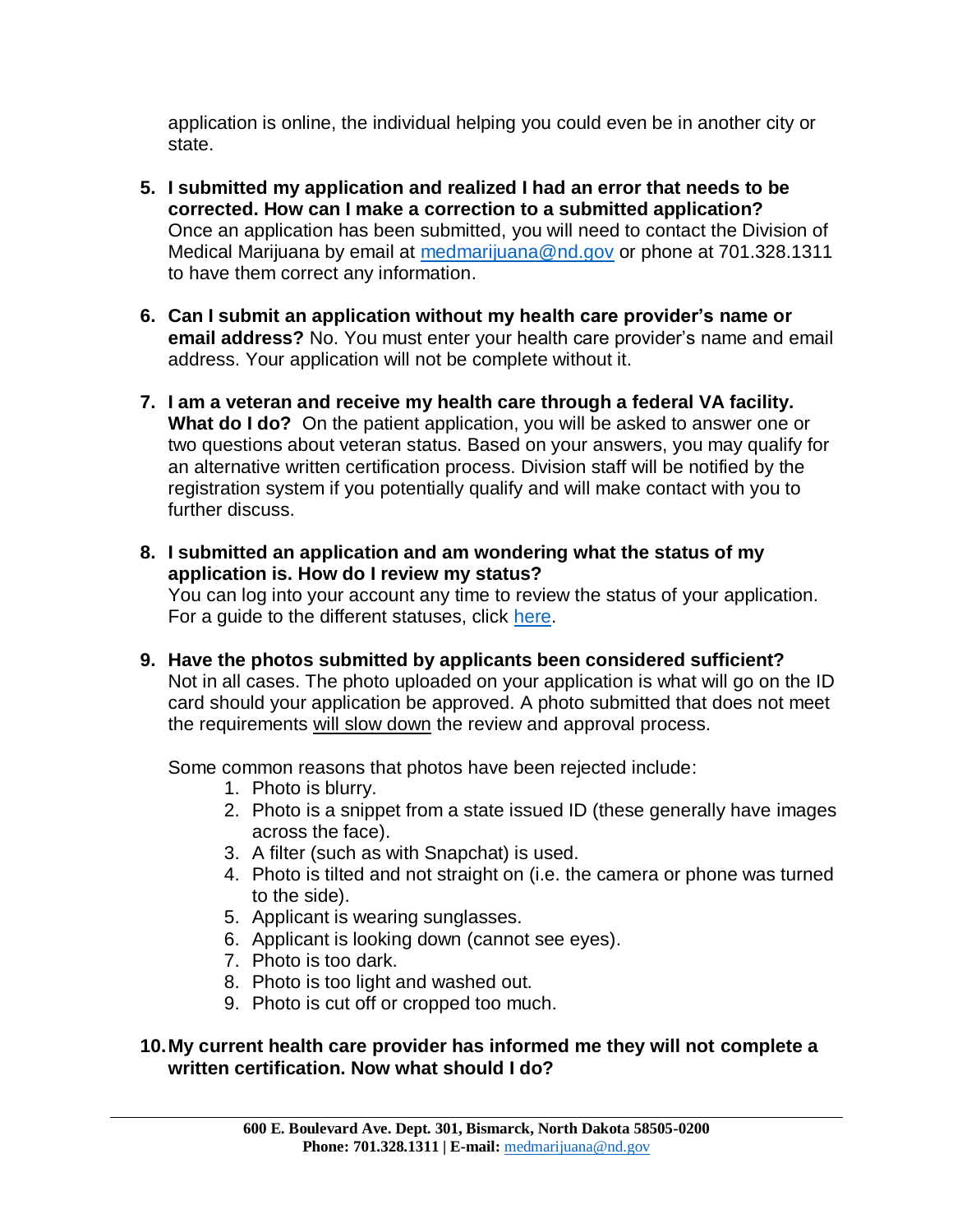To complete or not complete a written certification is the decision of the health care provider. Qualifying patients should evaluate what course of action to take, if any.

Qualifying patients should determine what is in their best interests to obtain the amount of care necessary for their debilitating medical condition(s). State laws for the Medical Marijuana Program do not prohibit a qualifying patient from establishing care with a different health care provider. However, it is important to keep in mind that a bona fide provider patient relationship must be in existence.

## **11.What exactly does a bona fide provider patient relationship mean?**

There are a few different parts to a bona fide provider patient relationship. To read the full definition, see NDCC Section 19-24.1-1. To summarize, the following things must occur in the bona fide provider patient relationship:

- 1. The provider has reviewed past medical records and created and maintained their own medical records for the patient.
- 2. The provider has completed an in-person medical evaluation of the patient.
- 3. The patient is under the provider's continued care for the debilitating medical condition(s) that qualified the patient for the program.
- 4. The patient will have follow-up care and will be monitored while in the program.
- 5. The patient is not seeing the provider for the sole purpose of having a written certification completed. Instead, the patient has established care with the provider for care of their debilitating medical condition(s).

#### **12.Is there a mandated amount of time I need to be seeing my health care provider before the health care provider would be eligible to complete a written certification?**

No. However, the requirements for a bona fide provider-patient relationship must be met.

**13.My current health care provider is willing to complete a written certification but does not want to give me their email address. What can I do?**

The health care provider is welcome to contact the Division at 701.328.1311 with questions regarding providing an email address or to discuss additional options to consider.

### **14.Is the health care provider name and email address going to be provided to others?**

No. The health care provider's name and email address are confidential under state law.